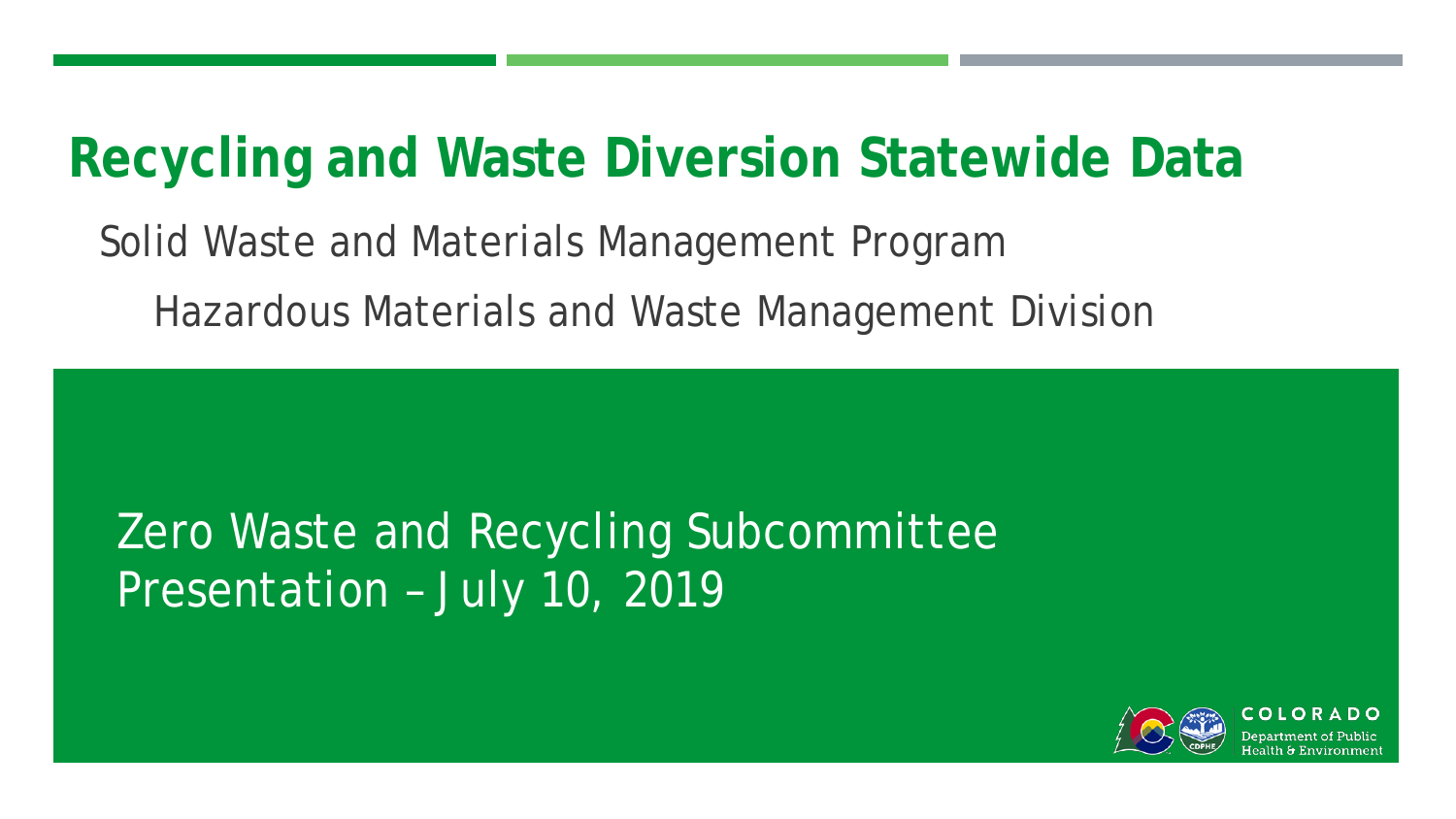### Data Collection and Authority 30-20-122 CRS

**(1)** (a) The department shall collect information and data on recycling, solid waste, and solid waste diversion.

- **I)** Statewide and regional solid waste stream components such as type of material, quantities of each material, and flow of each material;
- **(II)** The proportion of solid waste generated in the state that has been diverted to other uses that may be based upon a model established by the federal environmental protection agency for the purpose of calculating a recycling rate;
- **(III)** Reutilized materials, amounts, and rates;

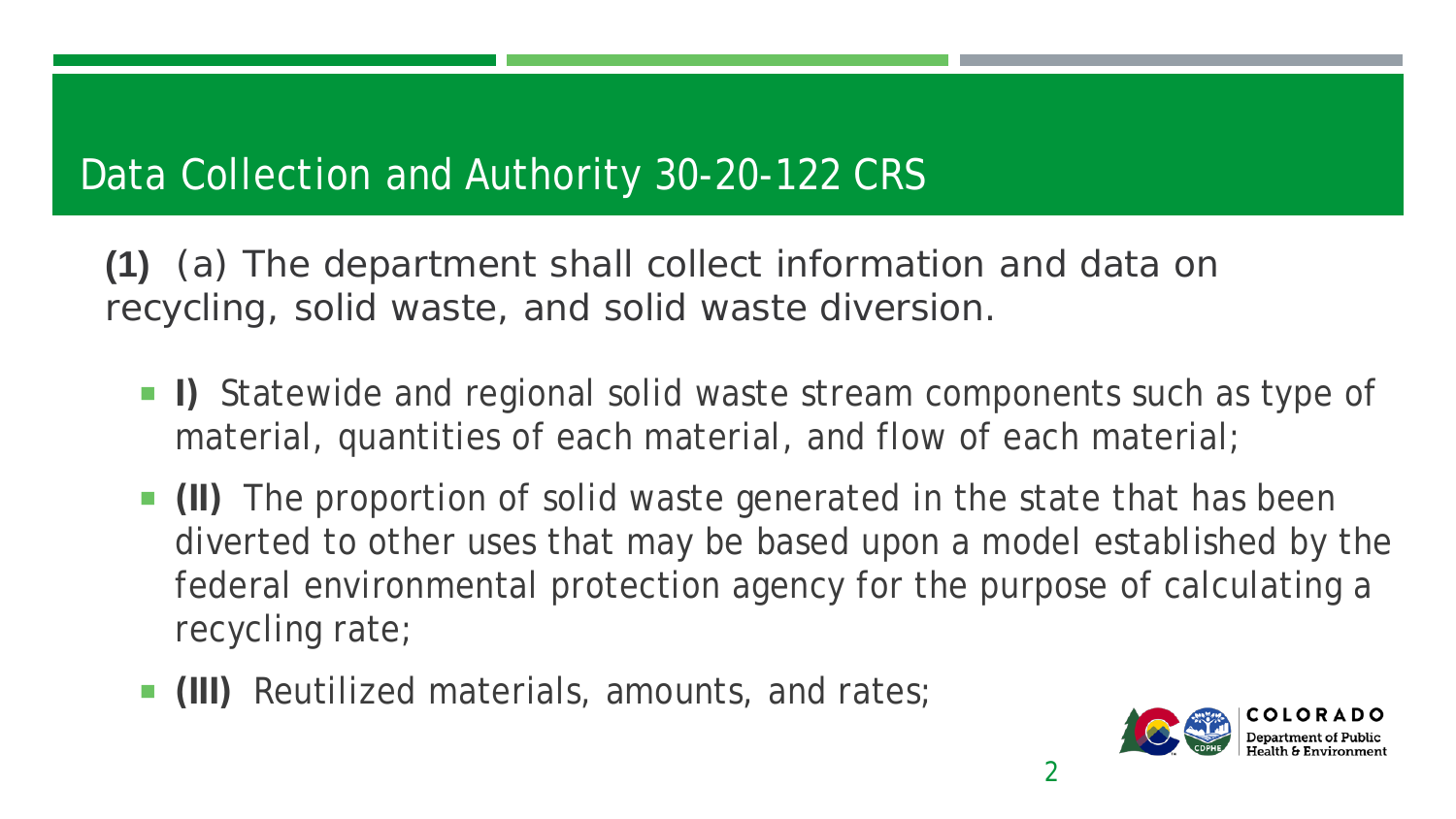### Data Collection Points

### Facility Level Reporting

- 165 Recycling Facilities (Material Recovery Facilities, Industrial Recycling, End Users)
	- Confidential Business Information Clause
	- Only report aggregated data, not facility specific
- 38 Composting Operations
- 55 Solid Waste Disposal Sites (Landfills)

Voluntary Reporting

- Exempt Material Processors Concrete, Scrap Metal, Ag/CESQ Composting
- Out of State Recyclers (e-waste collection events)

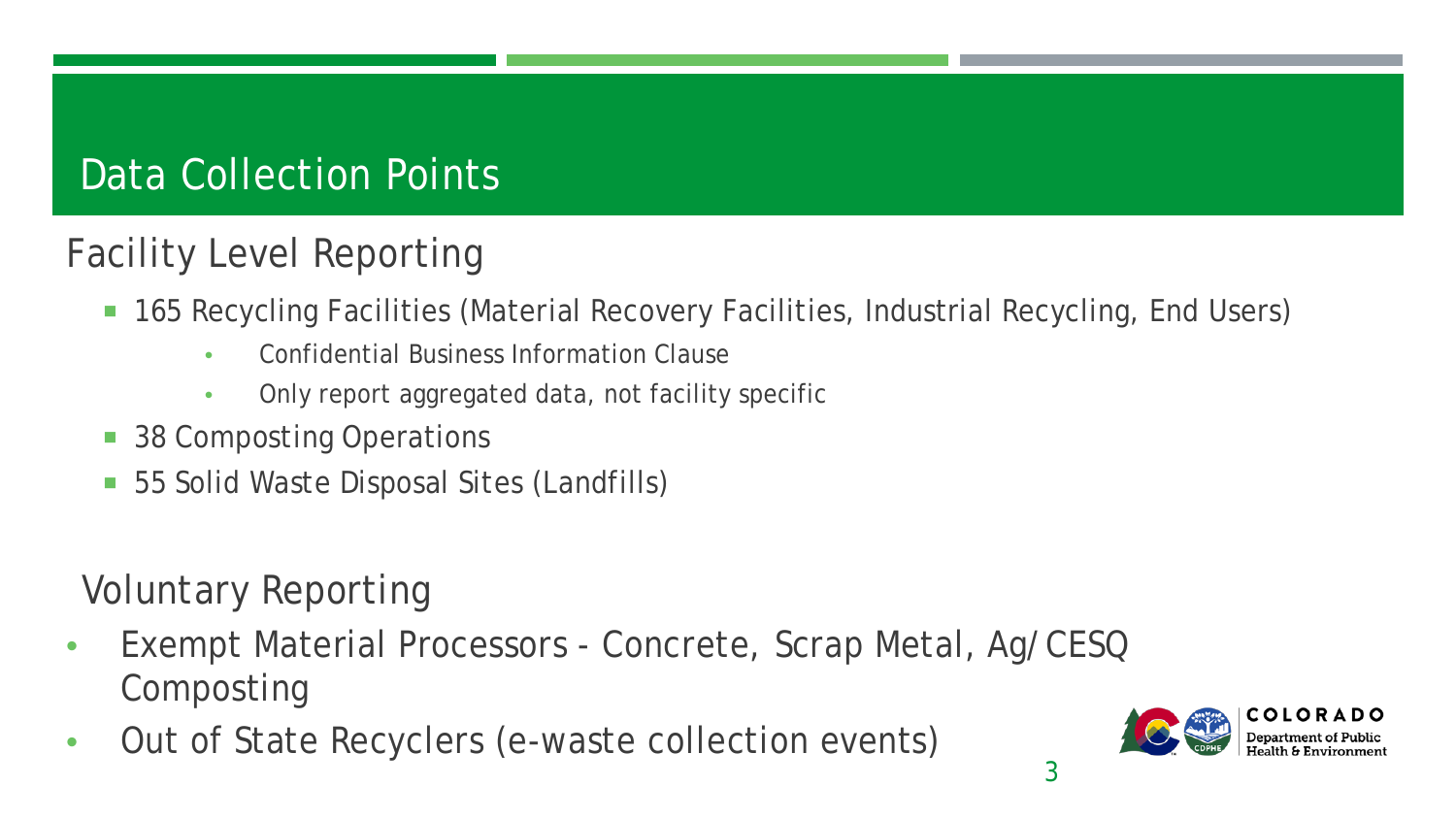### Recent Improvements on MSW Diversion Data Collection

### Integrated Solid Waste & Materials Management Plan

- Adopt statewide and regional MSW diversion goals (S&HW Commission, 2017)
- **Revise landfill reporting requirements to improve the accuracy of MSW data- EPA** guidance on measuring MSW recycling (2018)



**BURNS MEDONNELL** 

IN ASSOCIATION WITH



#### **COLORADO INTEGRATED SOLID WASTE & MATERIALS MANAGEMENT PLAN**

PREPARED FOR Colorado Department of Public Health and Environment



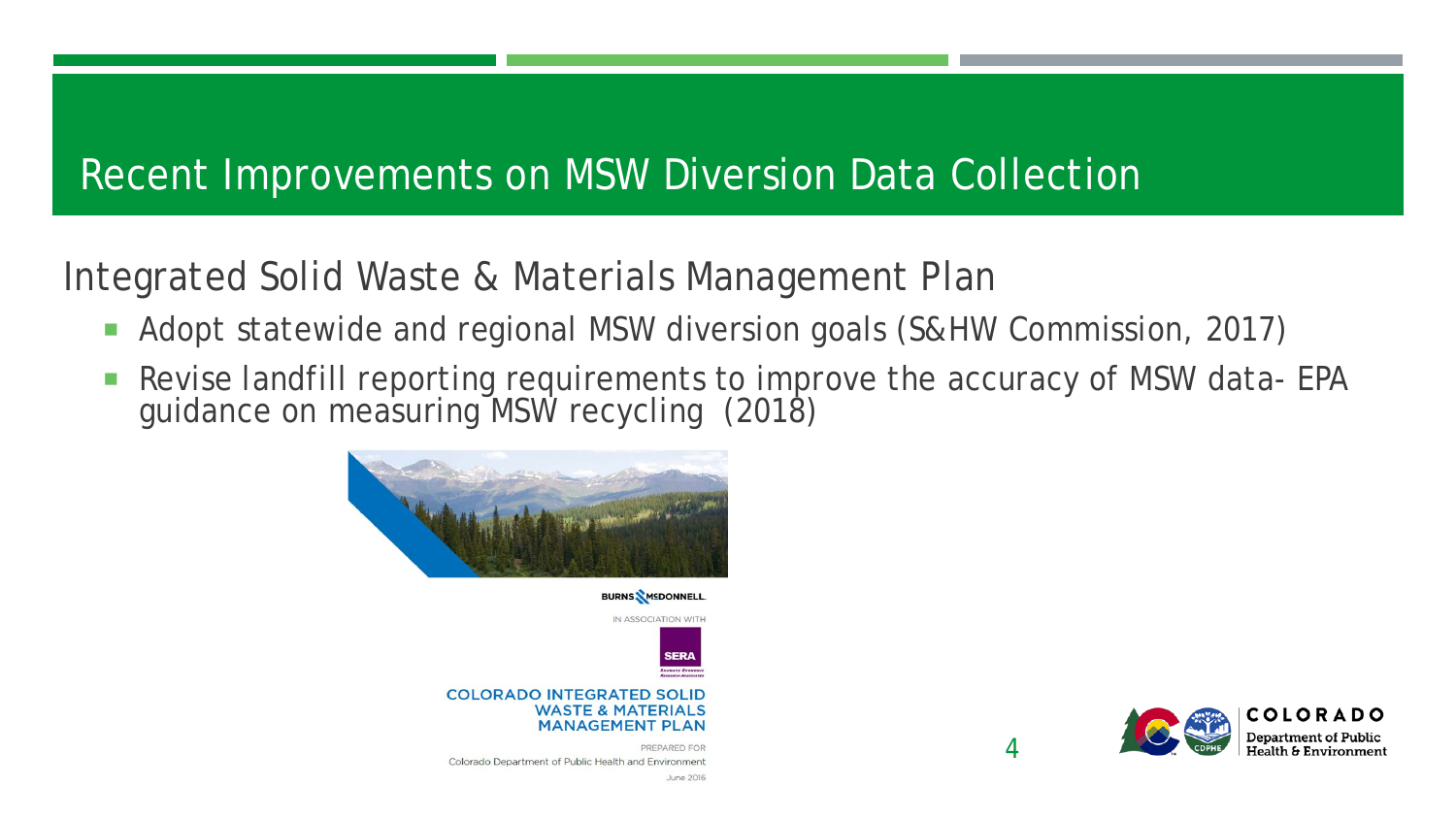### **2018 Colorado Waste Diversion Rates**

### **MSW diversion rate 17.2%**

### **Total diversion rate 35.4%**

"MSW diversion rate" includes the percentage of materials recycled from residential and commercial sources of solid waste, recyclables and compostable materials. US EPA Measuring Recycling 1997 Method

"Total diversion rate" consists of waste and materials generated by the industrial sector and MSW including construction and demolition (C&D) debris, manufacturing waste, energy production waste, and other non-hazardous industrial wastes



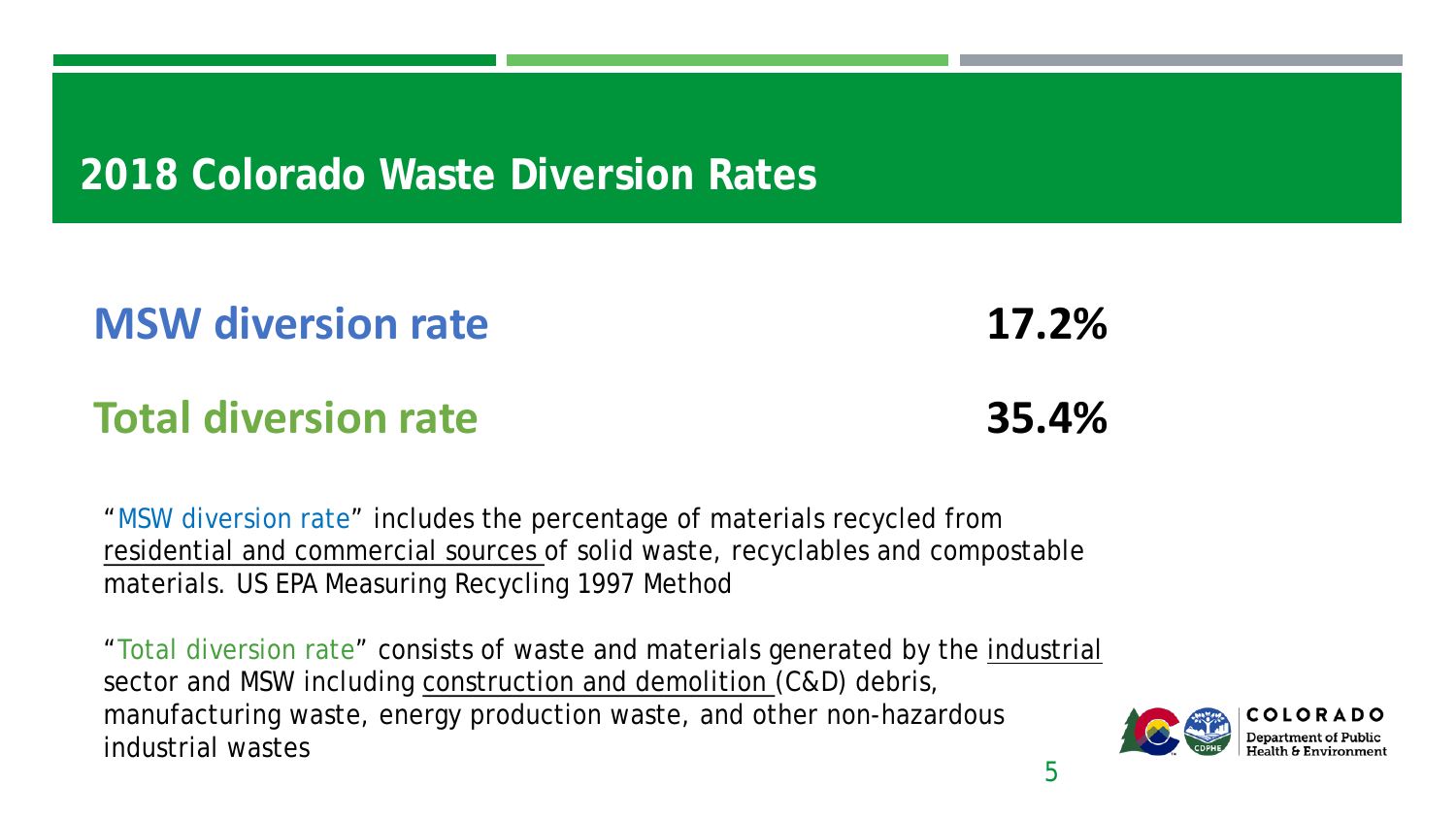### Material Diversion by Sector

Tons

### **MSW diverted** materials: 2018 composition



### Material Cardboard Commingled (mixed) recyclables Compost food scraps Compost yard trimmings/wood Electronics **Glass containers** Metal containers Other (batteries, bulbs, paint) Paper  $\blacksquare$  Plastics (#1-7) Textiles (carpet, clothing) **Tires** White goods/ferrous, nonferrou..

### Yard trimmings/wood (mulch)

### **Industrial** materials diversion: 2018 composition





### Industrial Diversion: 4.4 million tons



## MSW Diversion: 1.2 million tons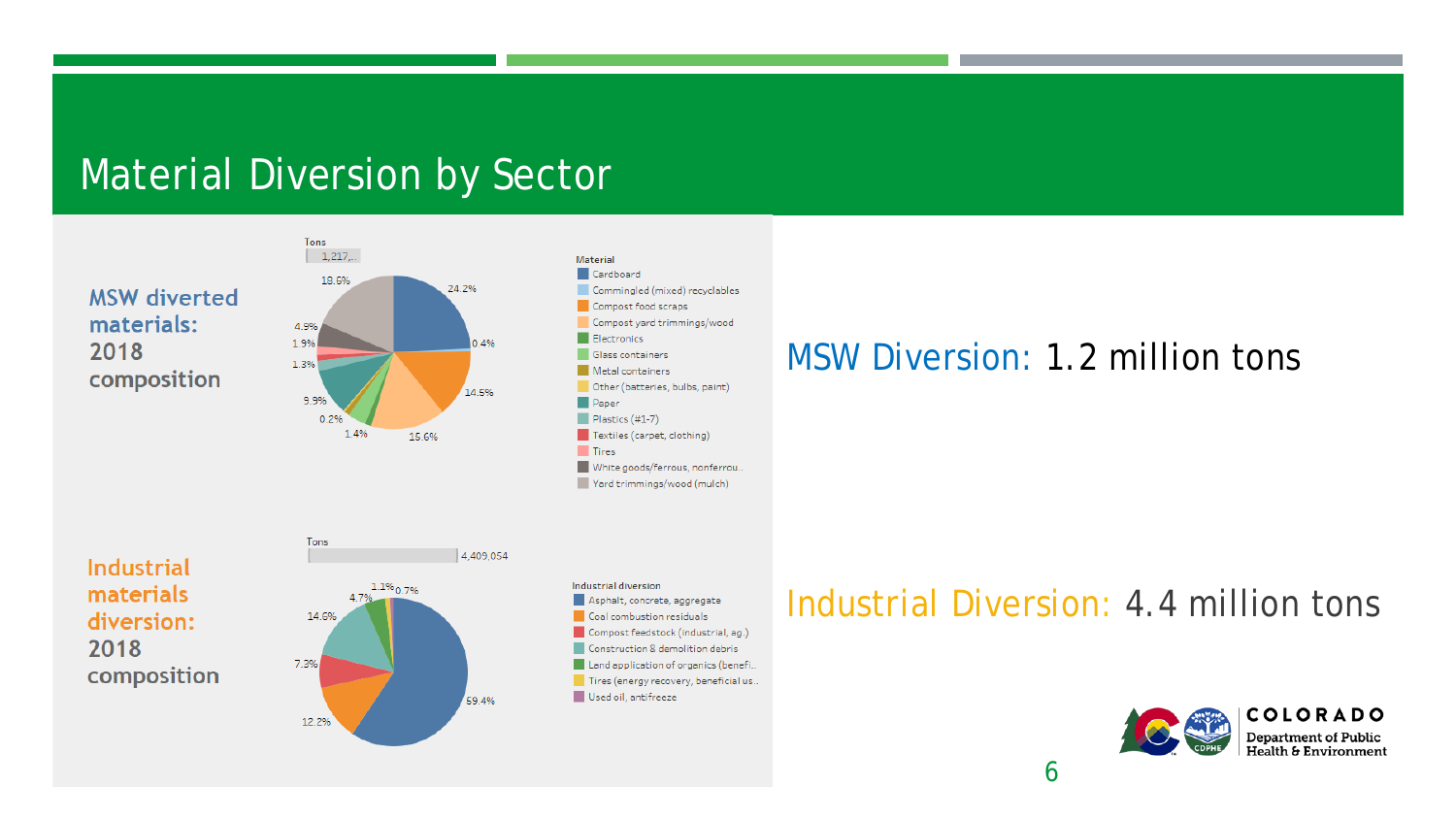### Regional Diversion Rates

| Region                        | 2018 Diversion<br>Rate | 2021 Diversion<br><b>Goals</b> | <b>MSW</b> diversion | <b>MSW</b> disposal | Recycling (tons) | Composting (tons) |
|-------------------------------|------------------------|--------------------------------|----------------------|---------------------|------------------|-------------------|
| <b>Front Range</b><br>Region  | 18.0%                  | 32.0%                          | 1,115,814            | 5,072,893           | 783,678          | 332,136           |
| Greater<br>Colorado<br>Region | 10.7%                  | 10.0%                          | 94,130               | 788,003             | 59,741           | 34,389            |
| Statewide                     | 17.2%                  | 28.0%                          | 1,217,062            | 5,860,896           | 850,537          | 366,525           |



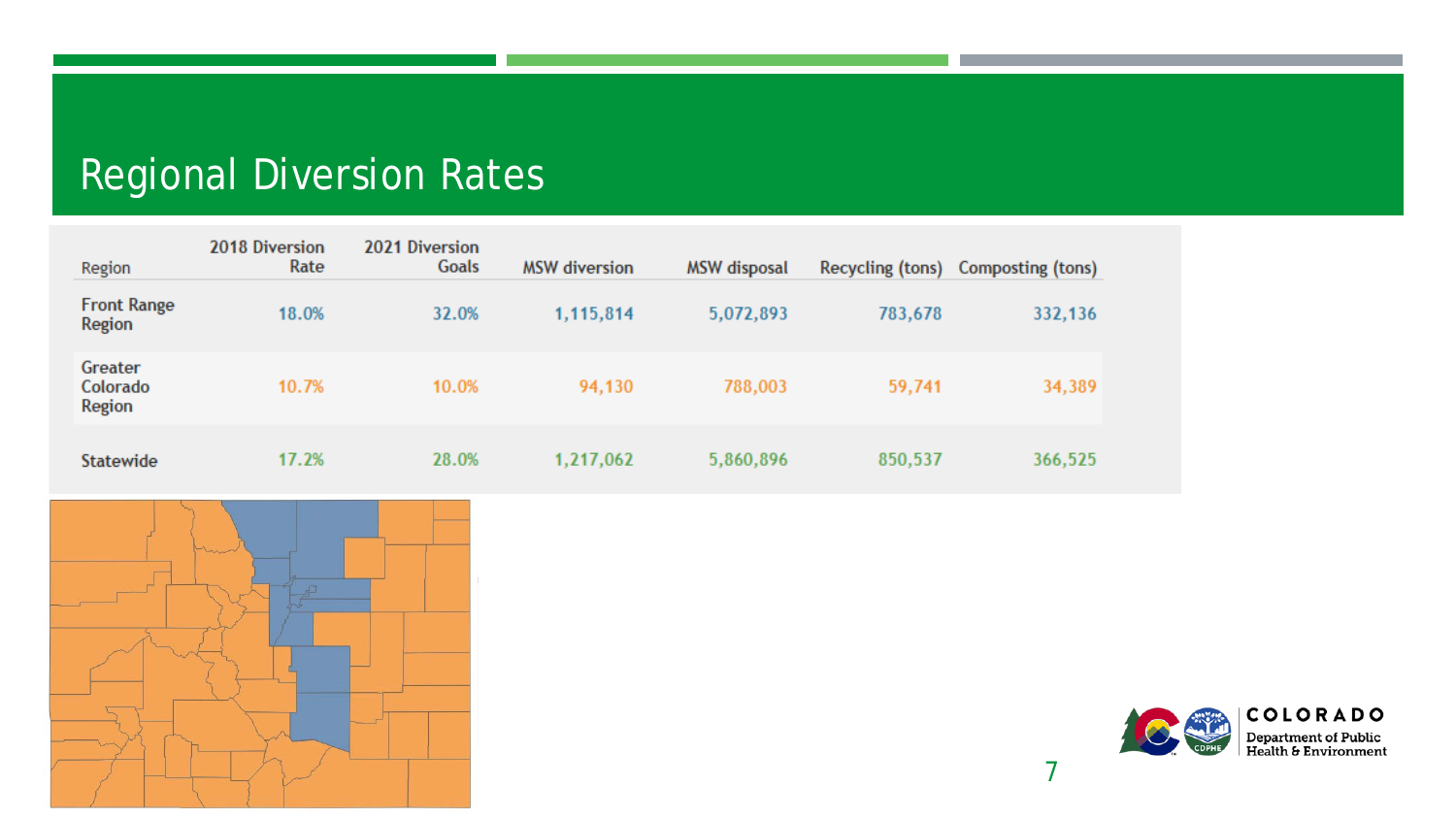### How Does Colorado Compare? Waste Generation & Diversion in Pounds per Person per Day



| State                    | Per capita MSW diversion |     | Per capita MSW disposal Per capita MSW generation | Population  |
|--------------------------|--------------------------|-----|---------------------------------------------------|-------------|
| Colorado 2018            | 1.2                      | 5.6 | 6.8                                               | 5,695,564   |
| Minnesota 2017           | 2.6                      | 3.2 | 5.7                                               | 5,611,179   |
| Nevada 2017              | 1.5                      | 5.8 | 7.3                                               | 2,972,000   |
| Oregon 2017              | 3.1                      | 4.2 | 7.3                                               | 4,141,100   |
| <b>Washington 2016</b>   | 3.1                      | 3.9 | 6.9                                               | 7,183,700   |
| National Avg. 2015 (EPA) | 1.6                      | 2.9 | 4.5                                               | 327,000,000 |

Oregon, Minnesota and Washington are some of the highest performing states for waste diversion that also have comparable data available.

National average data does not align with statewide data, likely due to different data collection method.

Colorado recycles less compared with the other states.

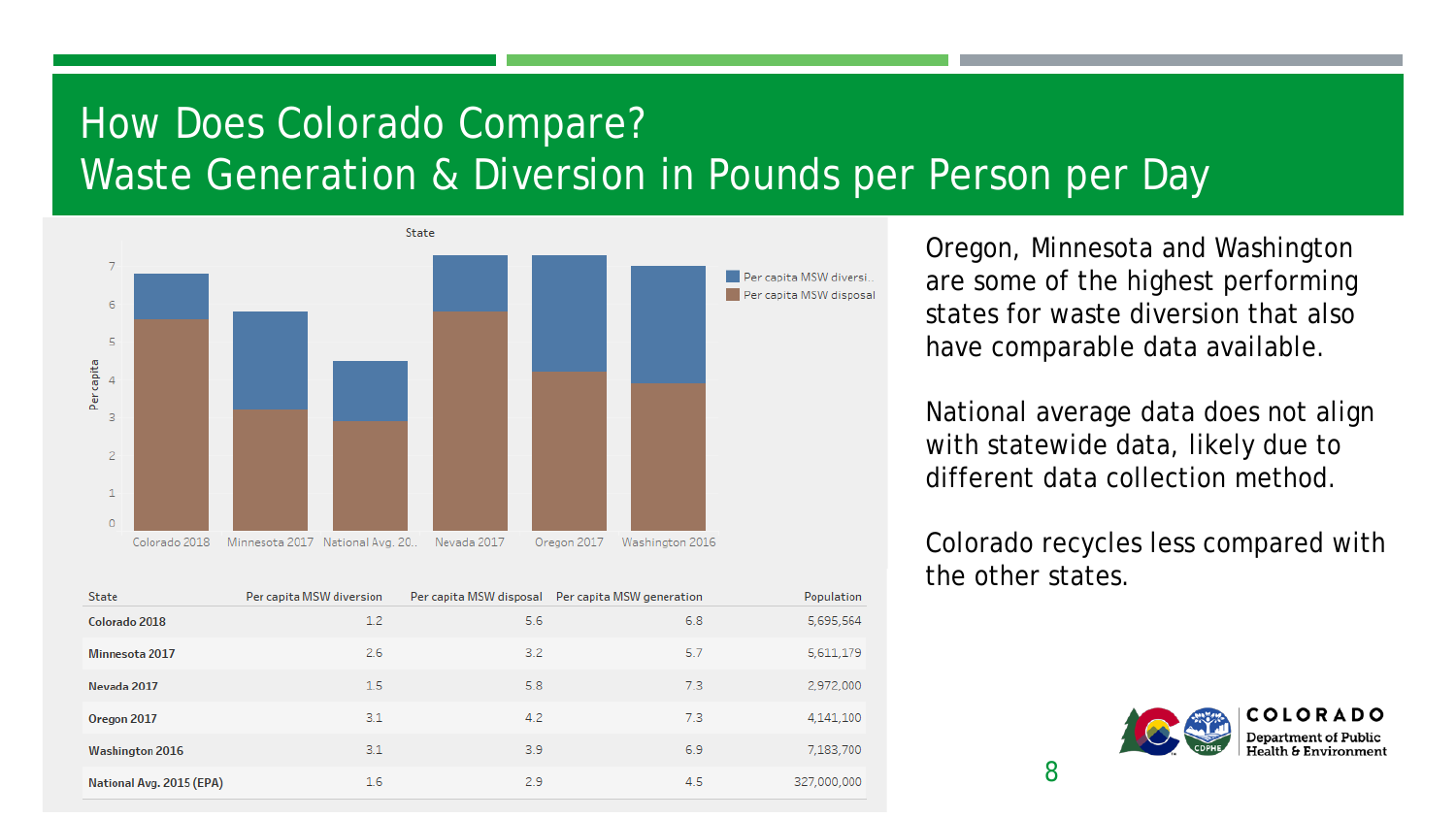### Is Residential Recycling Available?



**Access to Residential Recycling in Colorado** 

Municipalities with a population over 4,000 without curbside recycling: 8

Municipalities with Pay As You Throw (volume based trash rates): 13

Recycling Participation Rate? Unknown

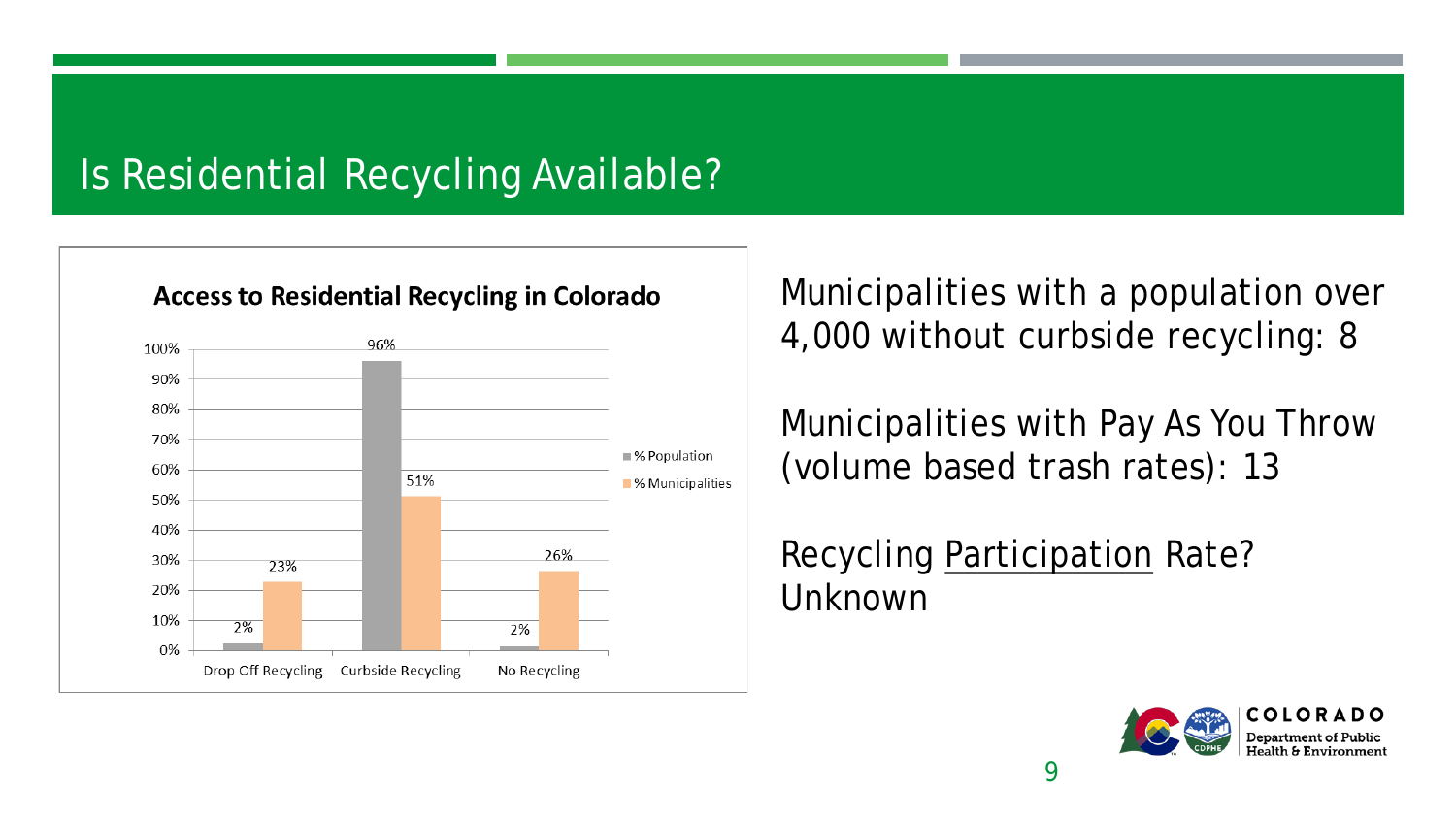### Impact from Recycling and Composting MSW in Colorado (2018)

- Economic Impact: \$194,929,481
	- Total wages earned from recycling compared to baseline disposal scenario
- Energy Savings: 13,080,970 BTUs
	- **Equivalent to conserving the annual energy use of 142,808 households**
- Emissions Reduction: 1,805,043 Metric Tons of CO2E
	- **Equivalent to removing annual emissions of 405,643 passenger vehicles**